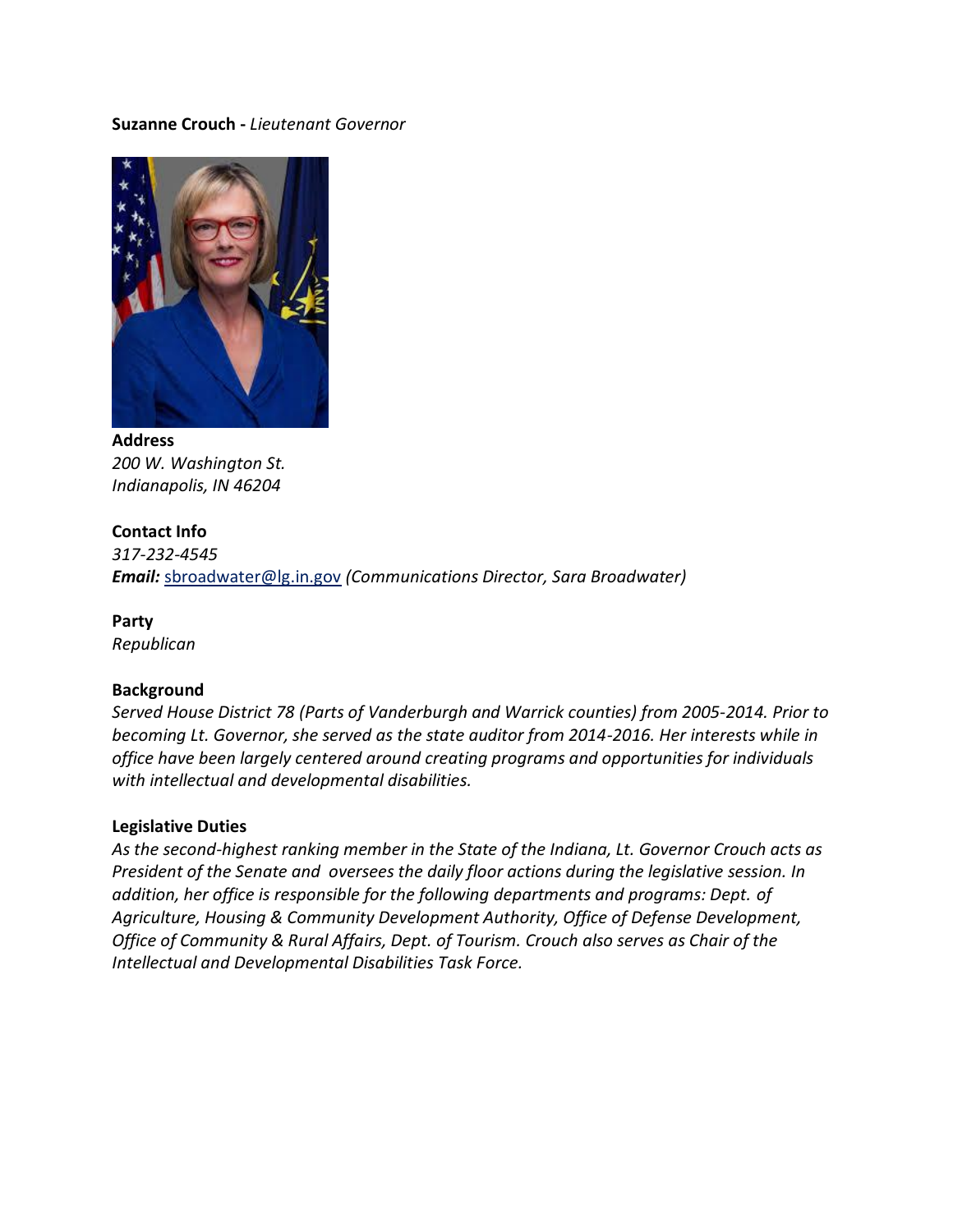# **Representative Todd Huston** - *Speaker of the House of Representatives*



**Address** *200 W. Washington St. Indianapolis, IN 46204*

# **Contact Info** *317-232-9651 Email: h37@iga.in.gov Legislative Assistant: Brittany Jenkins [\(brittany.jenkins@iga.in.gov\)](mailto:brittany.jenkins@iga.in.gov)*

**Party** *Republican* 

### **Background**

*Rep. Huston has been a member of the House since being elected in 2012. He previously served as Co-Chair of the House Ways & Means Committee alongside Dr. Tim Brown. Prior to being elected, Huston served on the Hamilton Southeastern School Board as well as the Chairman of the Indiana Charter School Board, the governing body that directs and authorizes the process for sponsoring charter schools around the state.* 

#### **Legislative Duties**

*Huston will begin his tenure as Speaker of the House in 2021 after long time Speaker Rep. Brian Bosma stepped down and chose not to seek reelection. As Speaker of the House, Rep. Huston is the highest ranking member of the chamber and oversees all floor activity during the legislative session. Huston ultimately decides which bills will or will not be heard on the House floor and appoints each committee chair on the House side.*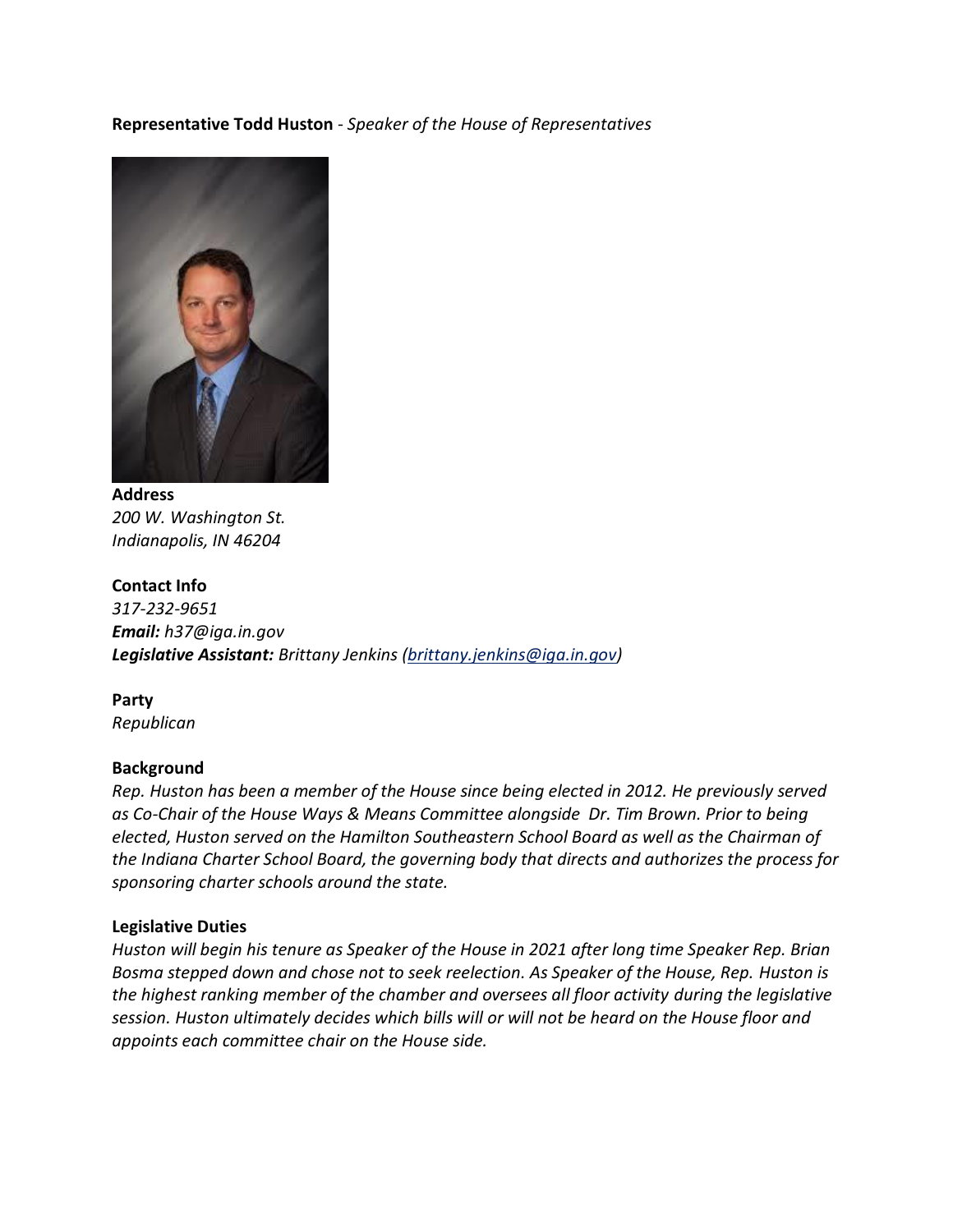#### **Senator Rod Bray -** *President Pro Tempore*



**Address** *200 W. Washington St. Indianapolis, IN 46204*

**Contact Info** *317-232-9416 Email: s37@iga.in.gov Legislative Assistant: Kayla Caviness (Kayla.Caviness@iga.in.gov)*

**Party** *Republican* 

#### **Background**

*Served in the Indiana Senate from 2012-Present and is the current President Pro Tempore. Sen. Bray is an attorney from Martinsville and presides over the Rules and Legislative Procedure Committee as its Chair.* 

#### **Legislative Duties**

*As President Pro Tempore, Sen. Bray is the second ranking member in the Senate and will oversee all floor activity when Lt. Governor Crouch is absent. Bray oversees much of the day-today business in the Senate and is charged with appointing all committee chairs in his chamber.*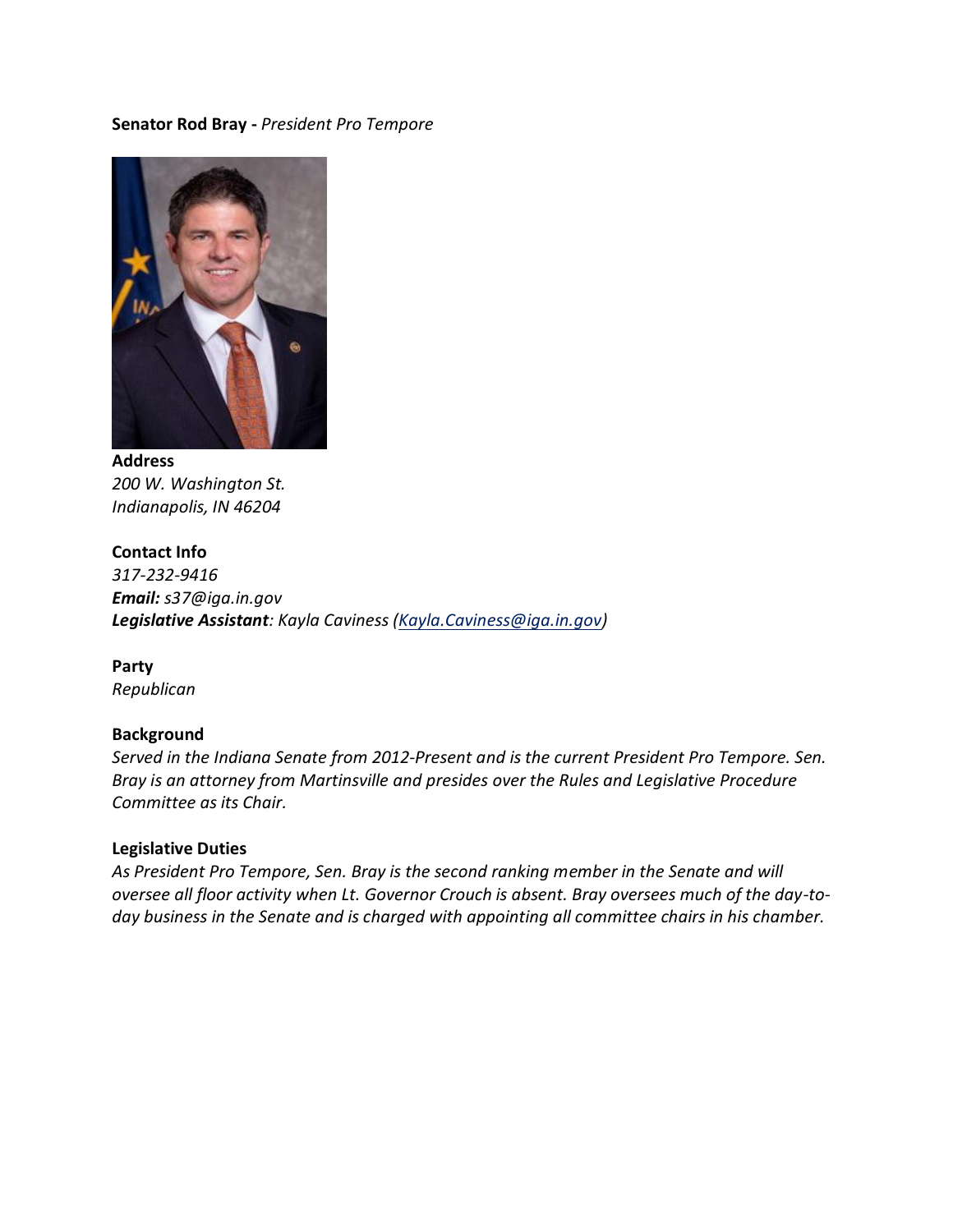## **Representative Tim Brown** - *Chair, House Ways & Means Committee*



**Address** *200 W. Washington St. Indianapolis, IN 46204*

**Contact Info** *317-232-9651 Email: h41@iga.in.gov Legislative Assistant: Emily Skoogland [\(emily.skooglund@iga.in.gov\)](mailto:emily.skooglund@iga.in.gov)*

**Party** *Republican* 

#### **Background**

*Dr. Tim Brown is a retired physician and has been in the Indiana House since 1994. He is currently the chair of the House Ways and Means Committee. Formerly a member of the Education Committee, Brown has a wide array of experience from his 25 years in the Legislature.* 

#### **Legislative Duties**

*Rep. Brown Co-Chairs the W&M Committee and in that role is in charge of all budget crafting activity in the House. Brown works collaboratively with House fiscal staff members and fellow committee members to determine which line items will receive funding in the biennial budget.*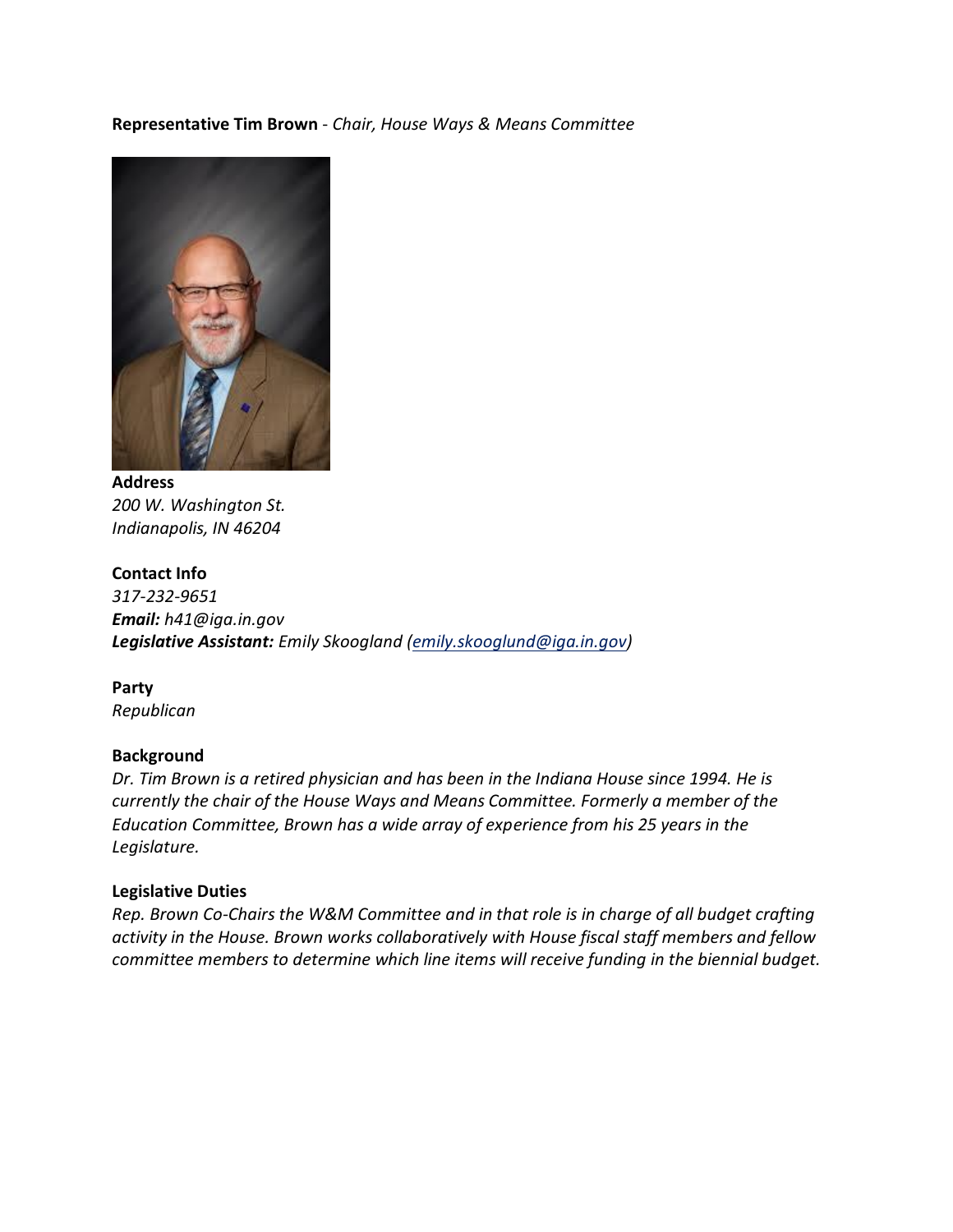## **Senator Ryan Mishler** - *Chair, Appropriations Committee*



**Address** *200 W. Washington St. Indianapolis, IN 46204*

# **Contact Info** *317-232-9814 Email: s9@iga.in.gov Legislative Assistant: Molly McMath [\(Molly.McMath@iga.in.gov\)](mailto:Molly.McMath@iga.in.gov)*

**Party** *Republican* 

### **Background**

*Member of the Senate since being elected in 2004. Outside of his legislative duties, Sen. Mishler serves as President of Mishler Funeral Homes and Memorials & is also actively involved in the Kosciusko County and South Bend Regional Chambers of Commerce.* 

#### **Legislative Duties**

*Like his counterparts in the House Ways & Means Committee, Sen. Mishler is the ranking member in the Senate's budget crafting committee and has final say as to what is included in his chamber's final budget.*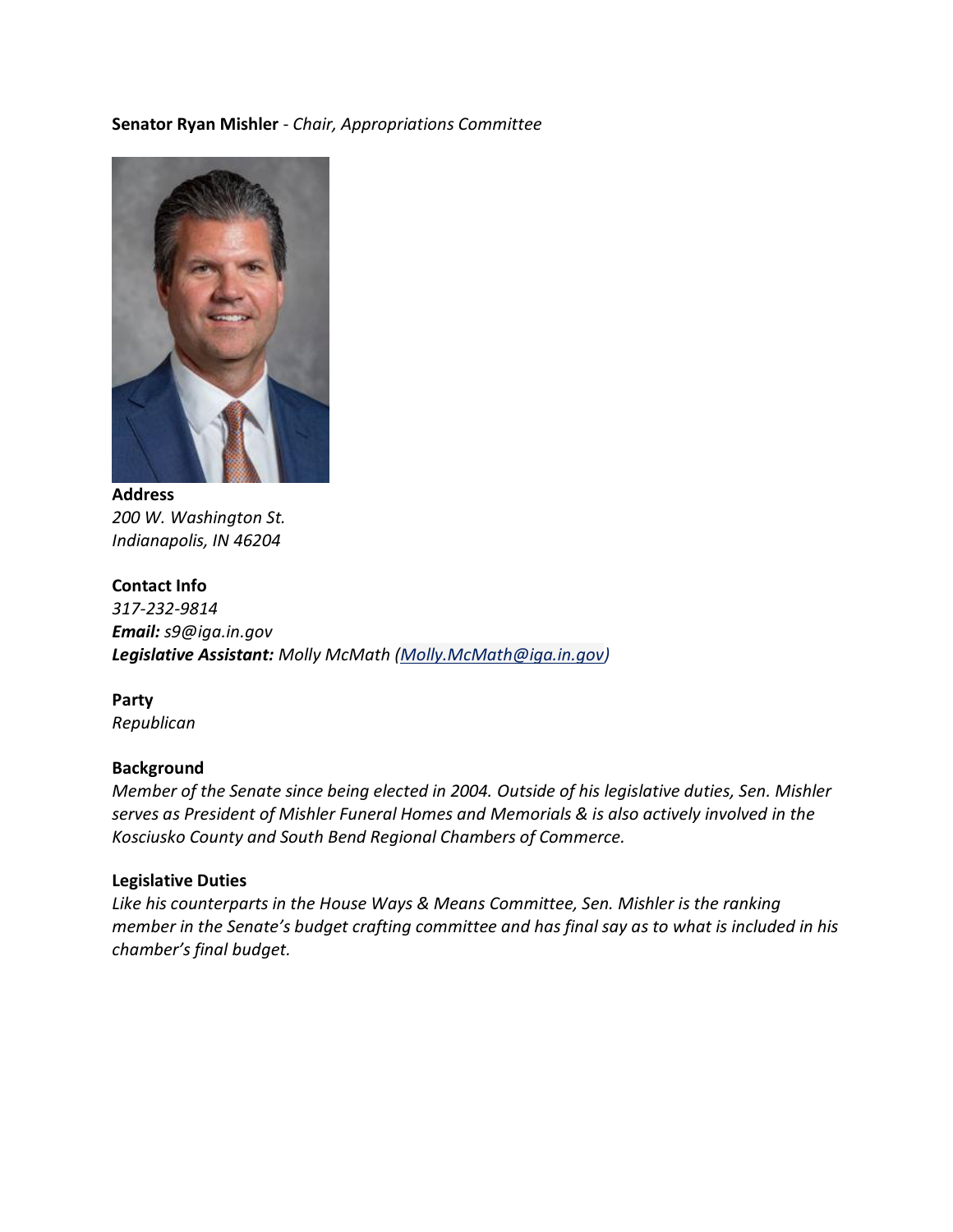## **Senator Jeff Raatz** - *Chair, Education Committee*



**Address** *200 W. Washington St. Indianapolis, IN 46204*

**Contact Info** *317-233-0930 Email: s27@iga.in.gov Legislative Assistant: Shelby Lamb (Shelby.Lamb@iga.in.gov)*

**Party** *Republican* 

### **Background**

*Sen. Raatz has been a member of the Senate since 2014 and was appointed as Chair of the Senate Education Committee prior to the 2019 legislative session. Raatz's background in education began when he served as Principal of Richmond Christian Academy, a private school in his town of residence. In addition, Sen. Raatz holds a license as an insurance agent and owns Raatz LLC, a business-coaching and consulting company.* 

#### **Legislative Duties**

*As Chairman of the Senate Education committee, Sen. Raatz presides over all committee meetings and decides which bills will receive hearings. Raatz also works with Appropriations members, providing guidance as it pertains to educational programs/grants and their presence in the chamber's budget.*